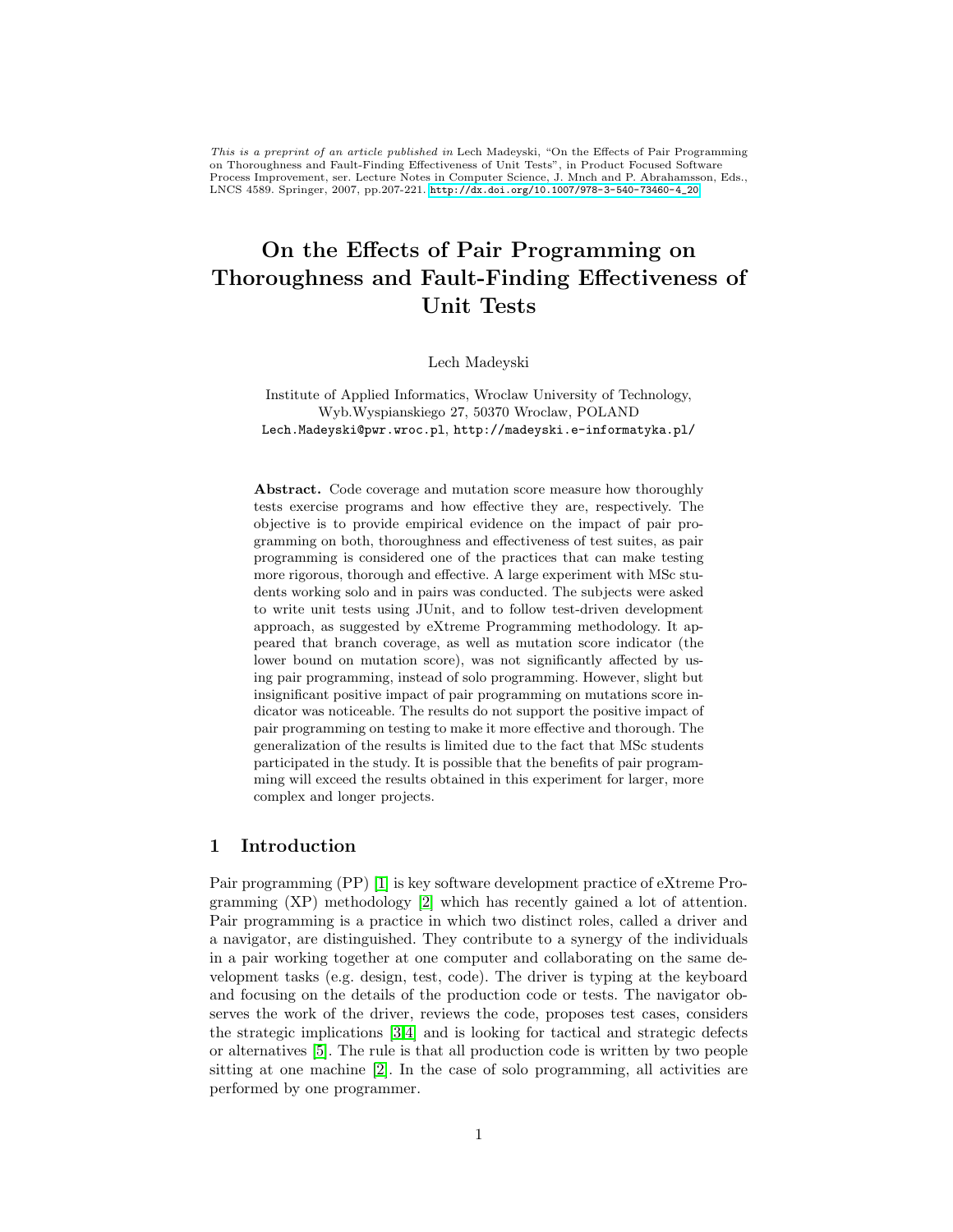Test-driven development (TDD) [\[6](#page-12-5)[,2\]](#page-12-1), also known as test-first programming, is another important and well known software development practice of XP methodology, supposed to be used with pair programming. TDD is a practice based on specifying piece of functionality as a test (usually low-level unit test), before writing production code, implementing the functionality, so that the test passes, refactoring (e.g. removing duplication), and iterating the process. The tests are run frequently, while writing production code. Kobayashi et al. [\[7\]](#page-12-6) suggested that pair programming, test-driven development and refactoring, which is the inherent part of TDD development cycle, had a very good synergy. Therefore, it seems reasonable to evaluate pair programming practice in the context of TDD.

Pair programming is supposed to be software development practice that can influence unit testing to make it more rigorous, thorough, and effective. The question is whether the impact of pair programming is significant or not.

# <span id="page-1-0"></span>2 Measures

Programmers who write unit tests should have a set of guidelines indicating whether their software has been thoroughly and effectively tested.

#### 2.1 Code Coverage

Measuring code coverage is one of such guidelines which can be applied, as code coverage tools measure how thoroughly tests exercise programs [\[8\]](#page-12-7). However, it remains a controversial issue whether code coverage is a good indicator for fault detection capability of test cases [\[9\]](#page-12-8). Marick [\[8\]](#page-12-7) shows that code coverage may be misused, but code coverage tools are still helpful if they are used to enhance thought, and not to replace it. Cai and Lyu [\[10\]](#page-13-0) found that code coverage was a good estimator for fault detection of exceptional test cases, but a poor one for test cases in normal operations.

Kaner [\[9\]](#page-12-8) lists 101 coverage measures. The important question is which code coverage measure should be used. Useful insights concerning this question are given by Cornett [\[11\]](#page-13-1). Statement coverage, also known as line coverage, reports whether each executable statement is encountered. The main disadvantage of statement coverage is that it is insensitive to some control structures. To avoid this problem, decision coverage, also known as branch coverage, has been devised. Decision coverage is a measure based on whether decision points, such as if and while statements, evaluate to both true and false during test execution, thus exercising both execution paths. Decision coverage includes statement coverage, since exercising every branch must lead to exercising every statement. However, a shortcoming of this measure is that it ignores branches within boolean expressions which occur due to short-circuit operators. For example, it can preclude calls to some methods. Unfortunately, the most powerful measures as Modified Condition/Decision Coverage (MC/DC), created at Boeing and required for aviation software, or Condition/Decision Coverage are not available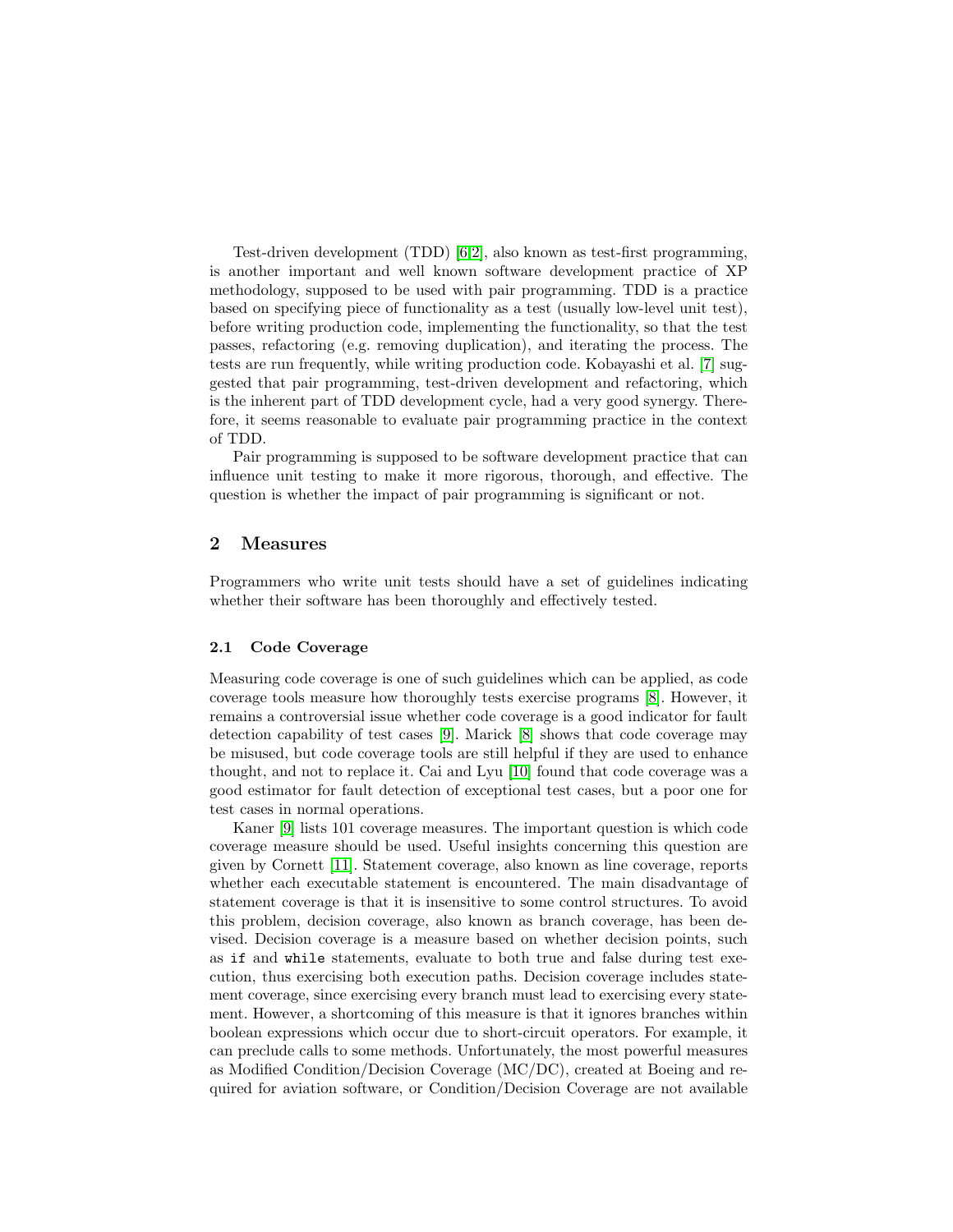for Java software. Therefore, branch coverage measure was used in our analysis, as the best of available code coverage measures. This measure is offered by several tools e.g. Clover, JCoverage, Cobertura. A detailed analysis revealed that Clover, JCoverage and Cobertura calculate branch coverage in slightly different ways. Therefore, to validate the results obtained by Clover, which has the market leader status, branch coverage results were collected by JCoverage and Cobertura as well. Finally, it appeared that the branch coverage results obtained by JCoverage and Cobertura were in line with the results obtained by Clover, and therefore only Clover results were included in further analysis.

#### 2.2 Mutation Score

A way to measure the effectiveness of test suites is a fault-based technique, called mutation testing, originally proposed by DeMillo et al. [\[12\]](#page-13-2) and Hamlet [\[13\]](#page-13-3). Mutation analysis is a way to measure the quality of the test cases, and the actual testing of the software is a side effect [\[14\]](#page-13-4). The effectiveness of test suites for fault localization is estimated on the seeded faults. The faults are introduced into the program by creating a collection of faulty versions, called mutants. These mutants are created from the original program by applying mutation operators which describe syntactic changes to the programming language. The tests are used to execute these mutants with the goal of causing each mutant to produce incorrect output. Mutation score (or mutation adequacy), defined as a ratio of the number of killed mutants to the total number of non-equivalent mutants, is a kind of quantitative measurement of tests quality [\[15\]](#page-13-5). The total number of non-equivalent mutants is a difference between total number of mutants and the number of equivalent mutants. Equivalent mutants always produce the same output as the original program, so they cannot be killed. Unfortunately, determining which mutant programs are equivalent to the original program is a very tedious and error-prone activity, so even ignoring equivalent mutants is sometimes suggested [\[14\]](#page-13-4). Ignoring equivalent mutants means, we are ready to accept the lower bound on mutation score (named mutation score indicator). Accepting it results in cost-effective application of a mutation analysis and still provides meaningful information about fault-finding effectiveness of test suites.

Empirical studies have supported the effectiveness of mutation testing. Walsh [\[16\]](#page-13-6) found empirically that mutation testing is more powerful than statement and branch coverage. Frankl et al. [\[17\]](#page-13-7) and Offutt et al. [\[18\]](#page-13-8) found that mutation testing was more effective at finding faults than data-flow. Fowler [\[19\]](#page-13-9) found mutation testing tool support useful in practice.

Although mutation testing is powerful, it is not meant as a replacement for code coverage, only as a complementary approach useful to find code that is executed by running tests, but not actually tested. Moreover, it is time-consuming, and impractical to use without a reliable, fast and automated tool that generates mutants, runs the mutants against a suite of tests, and reports the mutation score of the test suite. Unfortunately, mutation tools for Java, proposed so far, have several limitations that prevent practitioners from using them. They are too slow to be used in large software projects (e.g. Jester [\[20\]](#page-13-10)), modify source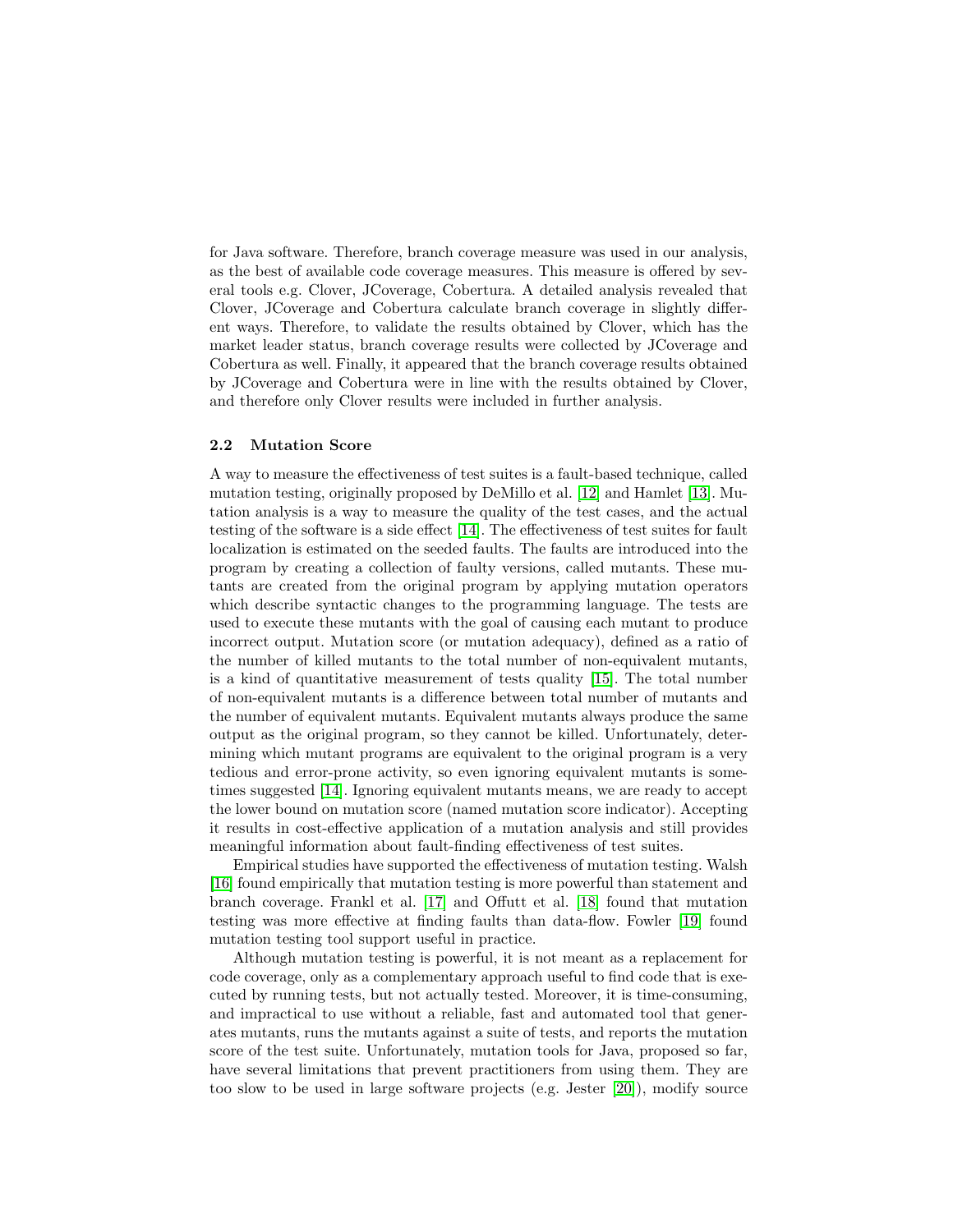code of the software components and may break the code making operation risky (e.g. Jester). They do not work with JUnit [\[21\]](#page-13-11) tests, the most widely used unit testing framework (e.g. MuJava [\[22,](#page-13-12)[23\]](#page-13-13)), do not support the execution of mutants and are not freely available for download (e.g. JAVAMUT [\[24\]](#page-13-14)). Therefore, a new mutation tool, called Judy, has been developed, using aspect-oriented approach to speed up mutation testing [\[25\]](#page-13-15). Judy has a build-in support of JUnit unit tests, and is under active development to offer a wide range of mutations. Mutations set, used in the experiment, consists of 14 mutations, see Table [1.](#page-3-0)

<span id="page-3-0"></span>Table 1. Judy Mutation Operators

| $\text{ABS}$ – Absolute value insertion | $AOR - Arithmetic operator replacement$                                           |
|-----------------------------------------|-----------------------------------------------------------------------------------|
| $LCR - Logical connector replacement$   | $ROR - Relational operator replacement$                                           |
| $UOI - Unary operator insertion$        | $UOD - Unary operator deletion$                                                   |
| $SOR - Shift operator replacement$      | $LOR - Logical operator replacement$                                              |
|                                         | $COR$ – Conditional operator replacement ASR – Assignment operator replacement    |
|                                         | $EOA - Reference$ and content assignment $EOC - Reference$ and content assignment |
| replacement                             | replacement                                                                       |
| $EAM - Accessor$ method change          | $EMM - Modifier method change$                                                    |

The first five operators (ABS, AOR, LCR, ROR, UOI) were taken from Offutt et al.'s research [\[26\]](#page-13-16) on identifying a set of sufficient mutation operators. The idea of sufficient mutation operators is to minimize the number of mutation operators, whilst getting as much testing strength as possible. Recently, Ammann and Offutt [\[27\]](#page-13-17) presented these five mutation operators along with UOD, SOR, LOR, COR, ASR as program level mutation operators dedicated to Java language. Ma et al. [\[28\]](#page-13-18) found that EOA and EOC mutation operators can model object-oriented (OO) faults that are difficult to detect and therefore, can be thought of as good mutation operators for OO programs. Finally, EAM and EMM mutation operators were added, as there is still no determined set of selective mutation operators for class mutation operators. Thus, there is no strong reason to exclude these operators [\[28\]](#page-13-18).

Branch coverage and mutation score indicator were used as measures to determine thoroughness and fault-finding effectiveness of the test suites.

# 3 Related Work

Researchers and practitioners have reported numerous, sometimes anecdotal and favourable studies of pair programming. Beck and Andres wrote that a pair is even more than twice as effective as the same two people programming solo [\[2\]](#page-12-1). However, empirical evidence concerning pair programming practice effort overhead and speedup ratio often points to, more or less, the opposite, see Table [2.](#page-4-0) The results of empirical studies suggest that the effort overhead is probably somewhere between 15% and 60%, and speedup ratio is between 20% and over 40%.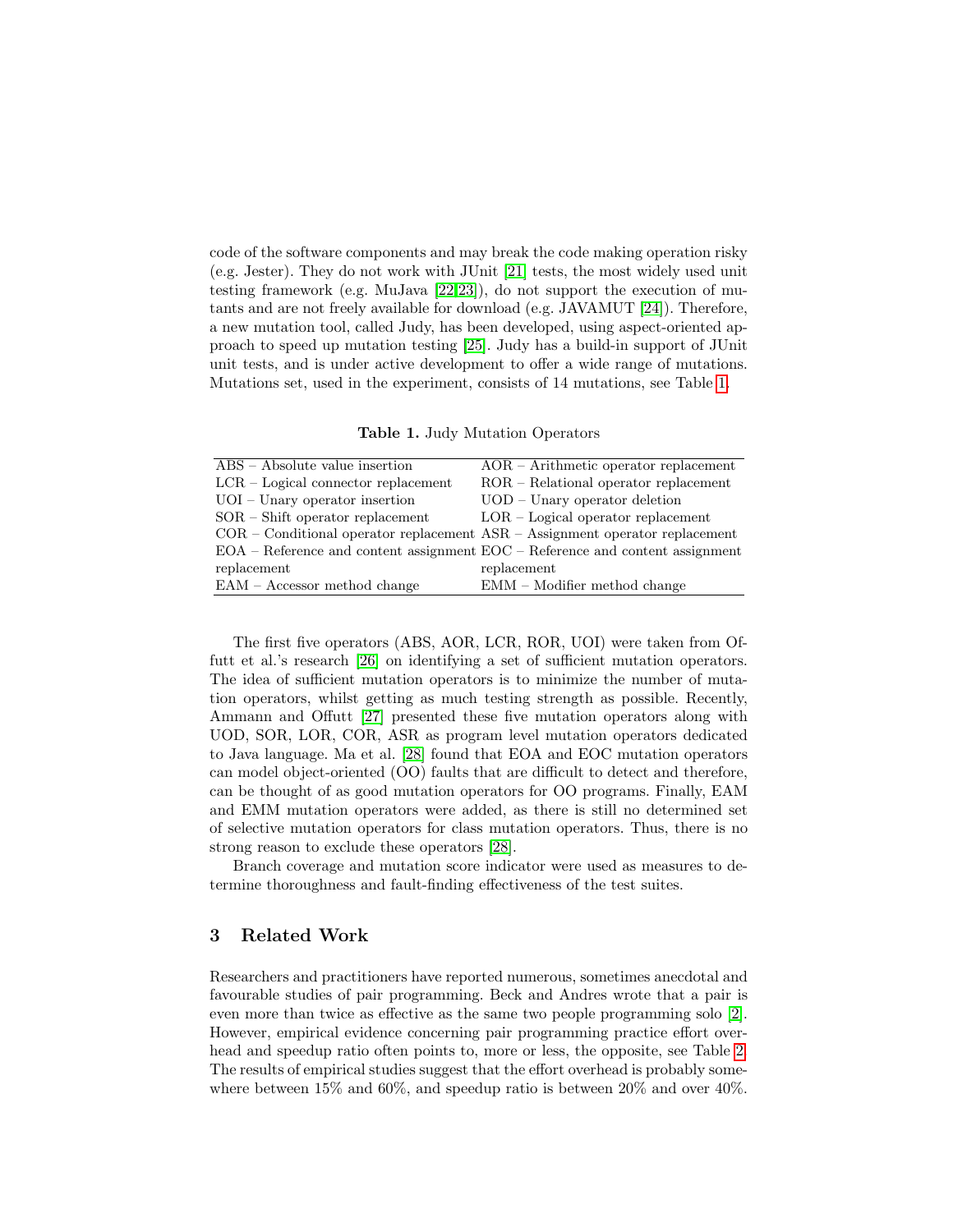|                                                                                                                                                                                       | <b>Study Environment Subjects</b> |                 | Effort overhead and speedup ratio                    |
|---------------------------------------------------------------------------------------------------------------------------------------------------------------------------------------|-----------------------------------|-----------------|------------------------------------------------------|
|                                                                                                                                                                                       |                                   |                 | associated with pair programming                     |
| $\left[ 29\right]$                                                                                                                                                                    | Industry                          | 15(5P/5S)       | $42\%$ overhead, $29\%$ speed up                     |
| $[3] % \includegraphics[width=0.9\columnwidth]{figures/fig_0_2.pdf} \caption{Schematic diagram of the top of the top of the top of the top of the top of the right.} \label{fig:2} %$ | Academic                          | 41(14P/13S)     | $15\% - 60\%$ overhead, $20\% - 42.5\%$ speed up     |
| [30]                                                                                                                                                                                  | Academic                          | $21(5P/5+6S)$   | $60\%$ overhead, $20\%$ speed up                     |
| 31                                                                                                                                                                                    | Academic                          |                 | $25(5P/5SbS/5S)$ 50% overhead (but only 20% overhead |
|                                                                                                                                                                                       |                                   |                 | in the case of SbS programming                       |
|                                                                                                                                                                                       |                                   |                 | i.e. everyone has their own PC)                      |
| [32]                                                                                                                                                                                  | Acad./Ind.                        | 4 case projects | Neither P nor S had consistently                     |
|                                                                                                                                                                                       |                                   | $(4/5.5/4/4-6)$ | higher productivity.                                 |
| [5]                                                                                                                                                                                   | Industry                          | 295(98P/99S)    | P in general did not reduce the time                 |
|                                                                                                                                                                                       |                                   |                 | required to solve the tasks correctly.               |

<span id="page-4-0"></span>Table 2. Empirical evidence on pair programming practice effort overhead Approaches: S(Solo), P(Pair), SbS(side-by-side)

Another important question concerning pair programming practice is whether it improves the quality of software products. Empirical results concerning the impact of pair programming practice on quality of software products are summarized in Table [3.](#page-4-1) The results of empirical studies suggest that the the positive impact of pair programming on software quality is questionable.

<span id="page-4-1"></span>Table 3. Empirical evidence on the impact of pair programming practice on software quality

| Approaches: S(Solo), P(Pair), T(TDD), C(Classic, test-last) |  |  |  |  |
|-------------------------------------------------------------|--|--|--|--|
|-------------------------------------------------------------|--|--|--|--|

|                   | Study Environment Subjects |                      | Impact on software quality                                     |
|-------------------|----------------------------|----------------------|----------------------------------------------------------------|
| $\left[33\right]$ | Academic                   | $\sqrt{37(10P/17S)}$ | P did not produce more reliable code than S                    |
|                   |                            |                      | whose code was reviewed.                                       |
|                   | $ 34,35 $ Academic         | 188                  | There was no difference in NATP(Number of                      |
|                   |                            | (28CS/28TS/          | Acceptance Tests Passed) between S and P.                      |
|                   |                            | 31CP/35TP            | Package dependencies were not significantly                    |
|                   |                            |                      | affected by P.                                                 |
| [32]              | Acad./Ind.                 |                      | 4 case projects Lower level of defect density in the case of P |
|                   |                            |                      | $(4/5.5/4/4-6)$ was not supported.                             |
| [5]               | Industry                   |                      | $295(98P/99S)$ P in general did not increase the proportion    |
|                   |                            |                      | of correct solutions.                                          |

To the author's knowledge, there is no empirical evidence concerning the impact of pair programming on thoroughness and fault-finding effectiveness of unit tests. Therefore, the aim of this paper is to fill in this gap.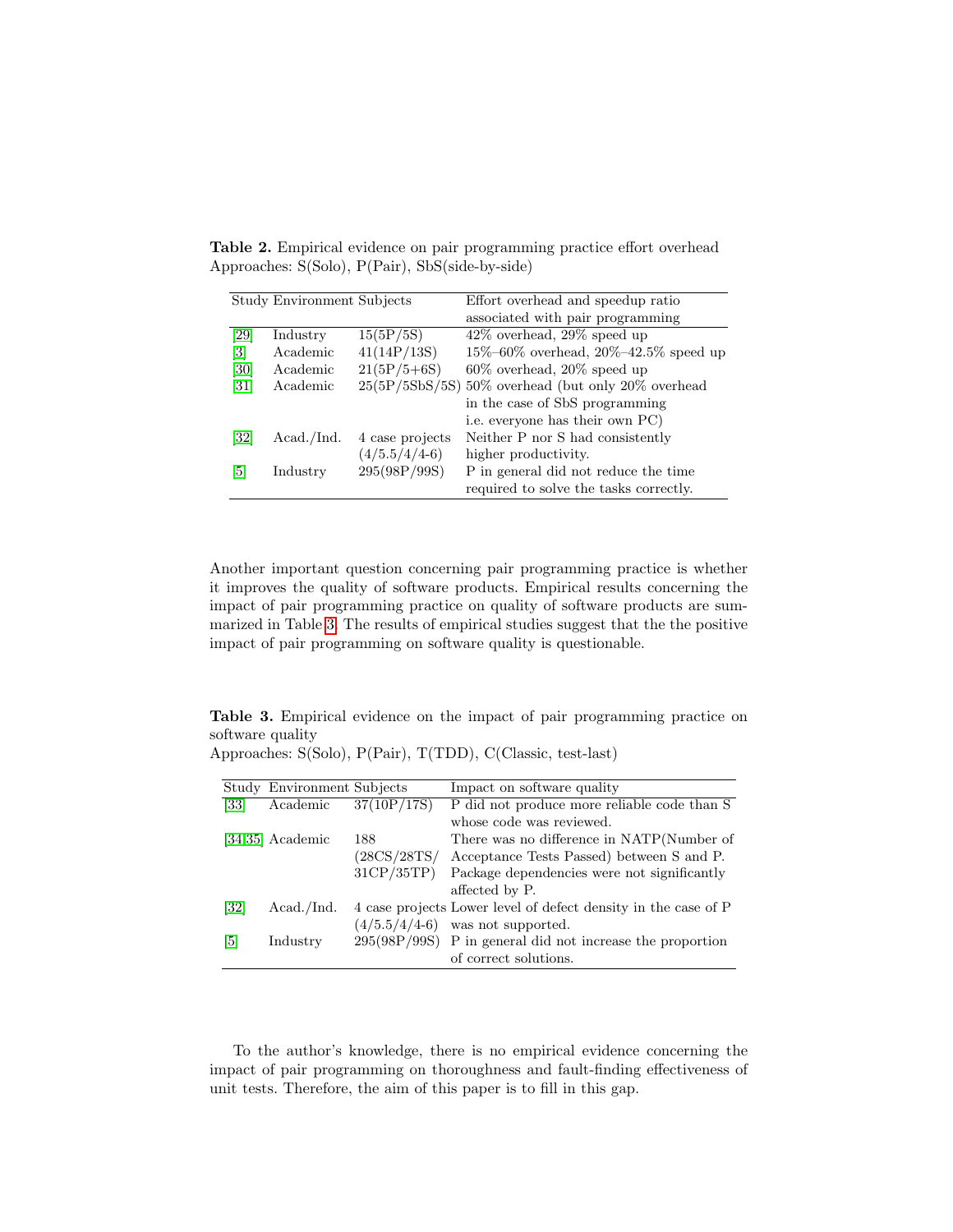# 4 Experiment Description

The definition, design, as well as operation of the experiment are described in this section.

#### 4.1 Experiment Definition

The following definition determines the foundation for the experiment [\[36\]](#page-14-5): Object of study. The objects of study are software development products (developed code).

Purpose. The purpose is to evaluate the impact of pair programming practice on software development products.

Quality focus. The quality focus is thoroughness and fault-finding effectiveness of unit test suites, measured by code coverage and mutation score indicator, respectively.

Perspective. The perspective is from the researcher's point of view.

Context. The experiment is run using MSc students as subjects involved in the development of finance accounting system in Java.

#### 4.2 Context Selection

The context of the experiment was the Programming in Java course, and hence the experiment was run off-line (not industrial software development) [\[36\]](#page-14-5). Java was a programming language and Eclipse was an Integrated Development Environment (IDE). All the subjects had prior experience, at least in C and C++ programming (using object-oriented approach). The course consisted of seven lectures and fifteen laboratory sessions (90 minutes each), and introduced Java programming language, using pair programming and test-driven development as the key XP practices. The subjects' practical skills in programming in Java, using pair programming and test-driven development, were evaluated during the first seven laboratory sessions. The experiment took place during the last eight laboratory sessions. The problem, development of the finance accounting system, was as close to a real one, as it is possible in academic environment. The requirements specification consisted of 27 user stories. The subjects participating in the study were mainly second and third-year (and few fourth and fifth-year) computer science MSc students. MSc programme of Wroclaw University of Technology is a 5-year programme after high school. The experiment was part of a research, conducted at Wroclaw University of Technology, with the aim of obtaining empirical evidence on the impact of pair programming and test-driven development on different aspects of software products and processes [\[34,](#page-14-3)[35](#page-14-4)[,37\]](#page-14-6). The experiment analysis was run with subjects involved in 63 projects conducted, using test-driven development approach, by 28 solo programmers (denoted as S) and 35 pairs (denoted as P).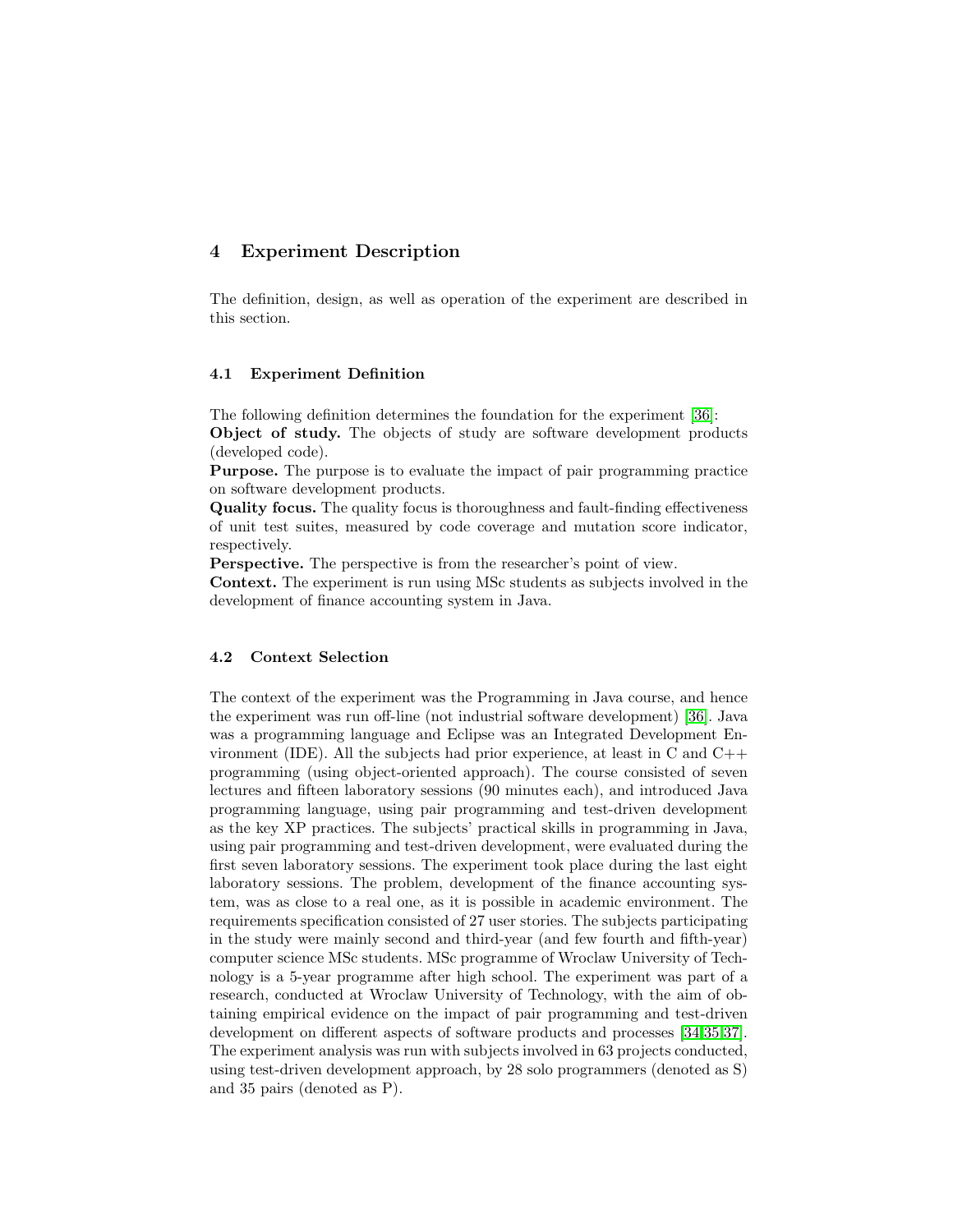#### 4.3 Variables Selection

The independent variable is the software development method used. The experiment groups used solo (S) or pair programming (P) development method. The dependent (response) variables are mean values of branch coverage (denoted as BC) and mutation score indicator (denoted as MSI), described in Section [2.](#page-1-0)

#### <span id="page-6-0"></span>4.4 Hypotheses Formulation

The crucial aspect of the experiment is to get to know and formally state what is intended to evaluate in it. The following null hypotheses are to be tested:

- $H_0$   $_{BC, S/P}$  There is no difference in the mean value of branch coverage (BC) between solo programmers and pairs (S and P).
- $H_0$  MSI,  $S/P$  There is no difference in the mean value of mutation score indicator (MSI) between solo programmers and pairs (S and P).

#### 4.5 Selection of Subjects

The subjects are chosen based on convenience. They are students taking the Programming in Java course. Prior to the experiment, the students filled in a pre-test questionnaire. The aim of the questionnaire was to get a picture of the students' background. It appeared that the mean value of programming experience in calendar years was 3.7 for solos and 3.9 for pairs. The ability to generalize from this context is further elaborated, when discussing threats to the experiment.

#### 4.6 Design of the Experiment

The design is one factor (the software development method), with two treatments (S and P). The assignment to pair programming teams took into account the subjects' preferences (i.e. they were allowed to suggest partners), as it seemed to be more natural and close to the real world practice. Thus this is a quasiexperiment [\[38\]](#page-14-7). In the case of two solo projects questionnaires were not filled in. In the case of one solo project, tests were not written and checked-in properly. These projects were not included in the analysis. The design resulted in an unbalanced design, with 28 solo programmers and 35 pairs.

#### 4.7 Instrumentation and Measurement

The instruments [\[36\]](#page-14-5) and materials for the experiment were prepared in advance, and consisted of requirements specification (user stories), pre-test and post-test questionnaires, Eclipse project framework, a detailed description of software development approaches (S and P), duties of subjects, and instructions how to use the experiment infrastructure (e.g. CVS version control system). Branch coverage and mutation score indicator values were collected using Clover [\[39\]](#page-14-8) and Judy [\[25\]](#page-13-15) tools, respectively.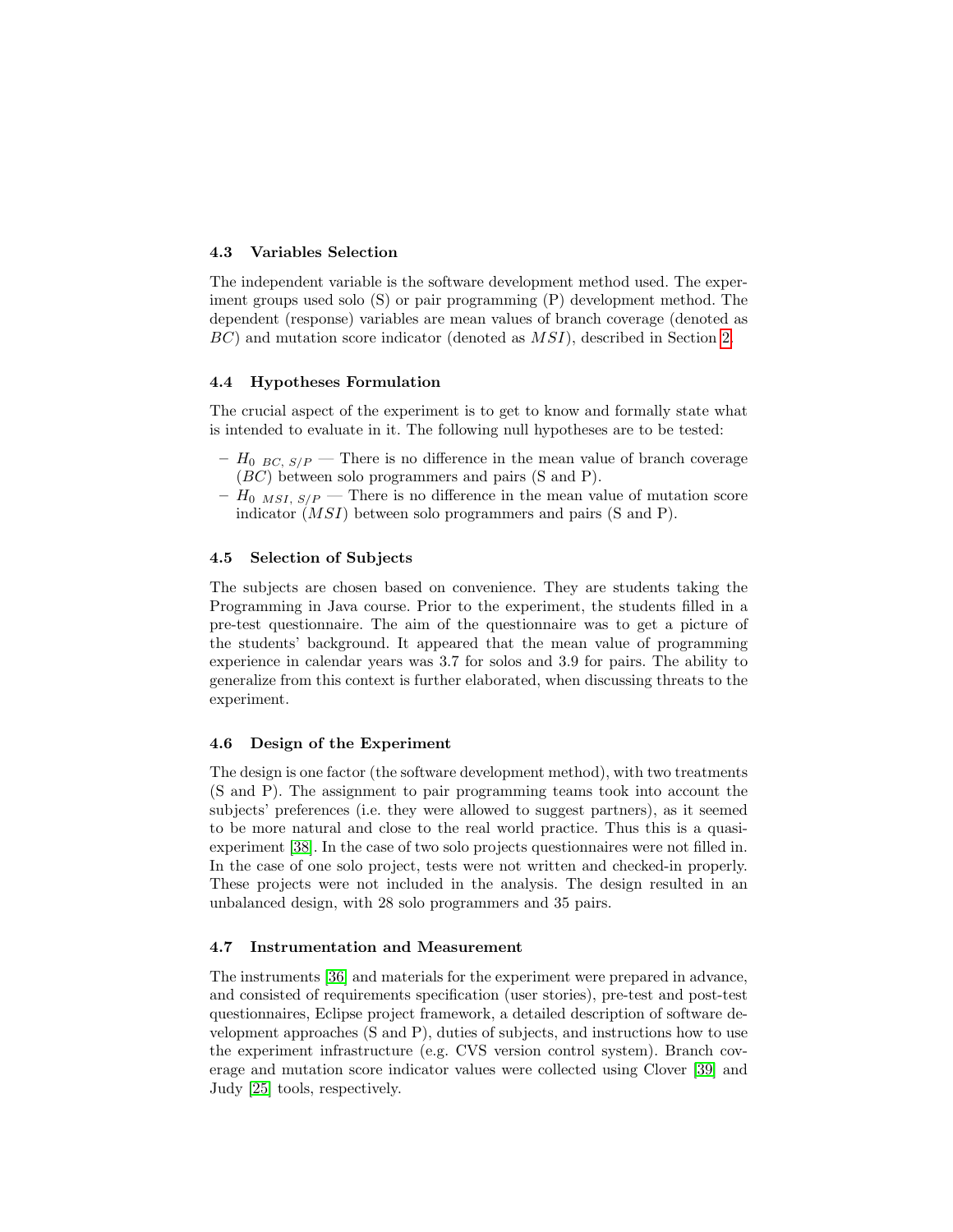#### 4.8 Validity Evaluation

When conducting the experiment, there is always a set of threats to the validity of the results. Cook and Campbell [\[40\]](#page-14-9) defined statistical conclusion, internal, construct, and external validity threats. To enable an analysis of the validity of the current study, the possible threats are discussed, based on Wohlin et al. [\[36\]](#page-14-5).

Threats to the statistical conclusion validity are concerned with the issues that affect the ability to draw the correct conclusion about relations between the treatment and the outcome of the experiment, e.g. choice of statistical tests, tools and samples sizes, and care taken in the implementation and measurement of the experiment [\[36\]](#page-14-5). Threats to the statistical conclusion validity are considered to be under control. Robust statistical techniques, tools (e.g. SPSS) and large sample sizes to increase statistical power are used. Non-parametric tests are used which do not require a certain underlying distribution of the data. Measures and treatment implementation are considered reliable. However, the risk in the treatment implementation is that the experiment was spread across laboratory sessions. To minimize the risk, access to the Concurrent Versions System (CVS) repository was restricted to specific laboratory sessions (access hours and IP addresses). The validity of the experiment is highly dependent on the reliability of the measures. The basic principle is that when one measures a phenomenon twice, the outcome should be the same. The measures used in the experiment are considered reliable, because they can be repeated with the same outcomes.

The internal validity of the experiment concerns the question whether the effect is caused by independent variables, or by other factors. Concerning the internal validity, the risk of compensatory rivalry, or demoralization of subjects receiving less desirable treatments must be considered. The group using the classical method (i.e. solo programming) may do their very best to show that the old method is competitive. On the other hand, subjects receiving less desirable treatments may perform not so well as they generally do. However, the subjects were informed that the goal of the experiment was to measure different development methods, not the subjects' skills. A possible diffusion or imitation of treatments were under control of the assistant lecturers. The threat of selection was also under control, as the experiment was a mandatory part of the course. It was also checked that mean programming experience (in calendar years) was similar in each group (S and P). Moreover, according to questionnaires, mean programming experience of the subjects who took part in the experiment, and three solo subjects who were excluded from the analysis, were almost the same.

Construct validity concerns the ability to generalize from the experiment result to the concept behind the experiment. Some threats relate to the design of the experiment, and others to social factors [\[36\]](#page-14-5). Threats to the construct validity are considered not very harmful. The mono-operation bias is a threat, as the experiment was conducted on a single software development project. Using a single type of measure is a mono-method bias threat. To reduce mono-method threats, the post-test questionnaire was added, to enable qualitative validation of the results. It appeared that subjects slightly favoured a pair programming approach. Thus, there seems to be no apparent contradiction between qualitative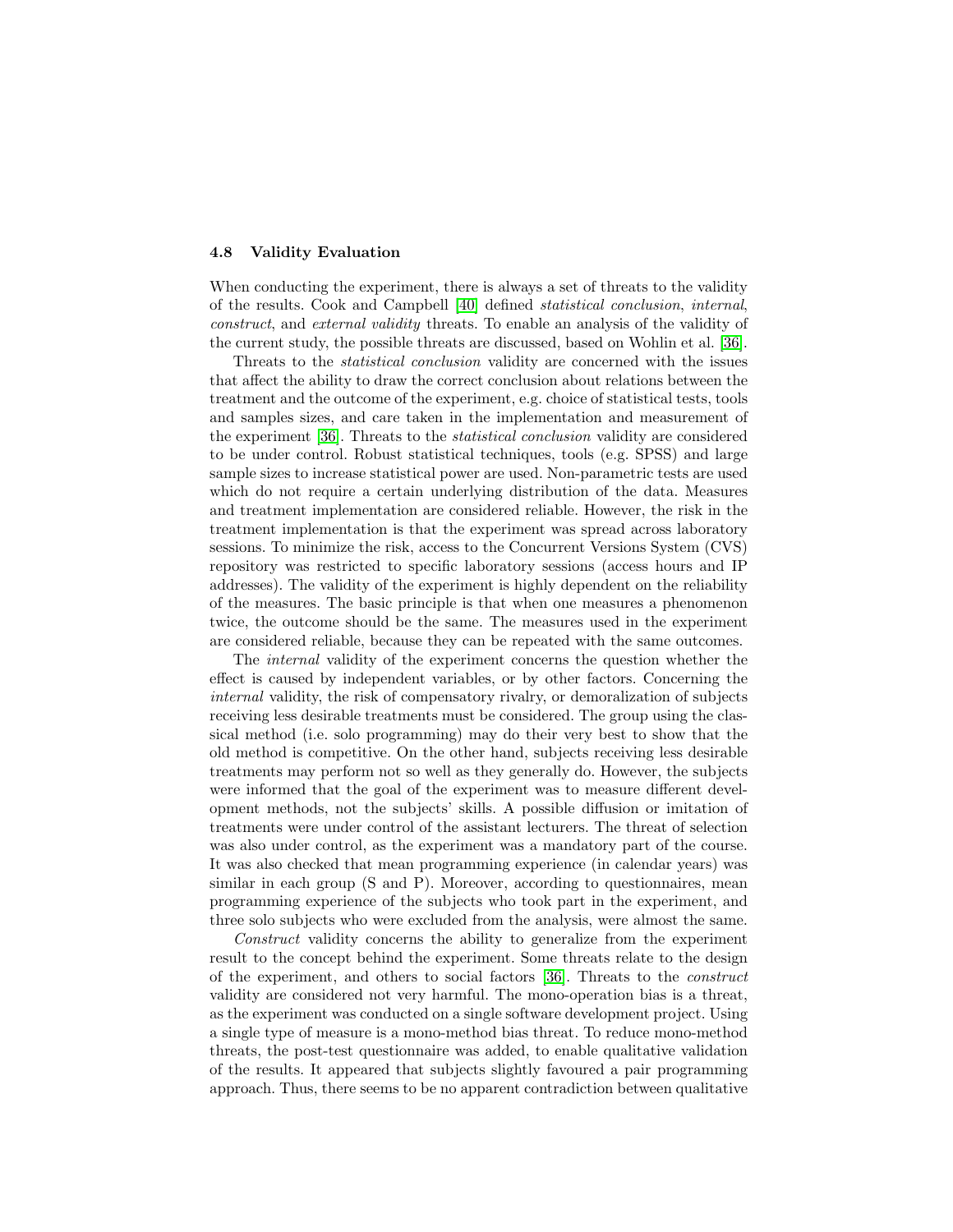and quantitative results. Interaction of different treatments is limited due to the fact that the subjects were involved in one study only. Other threats to construct validity are social threats (e.g. hypothesis guessing and experimenter expectancies). As neither the subjects nor the experimenters have any interest in favour of one technique or another, we do not expect it to be a large threat.

As with most empirical studies in software engineering, an important threat is the process conformance represented by the level of conformance of the subjects to the prescribed techniques. Process conformance is a threat to statistical conclusion validity, through the variance in the way the processes are actually carried out, and also to construct validity, through possible discrepancies between the processes as prescribed, and the processes as carried out [\[41\]](#page-14-10). The process conformance threat was handled by attempting to keep deviations from occurring, with the help of assistant lecturers. They controlled how development methods were carried out and forced subjects to follow the prescribed techniques. Moreover, the subjects were informed of the importance of following proper development methods.

Threats to *external* validity are the conditions that limit our ability to generalize the results of our experiment to industrial practice. The largest threat is that the subjects were students, who had short experience in pair programming. However, Kitchenham et al.[\[42\]](#page-14-11) states that students are the next generation of software professionals and thus, are relatively close to the population of interest. Some indications on the similarities between student subjects and professionals are also given by Höst et al.  $[43]$ . Moreover, Tichy argues why it is acceptable to use students as subjects [\[44\]](#page-14-13). The threads to external validity were reduced by making the experimental environment as realistic as possible (e.g. requirements specification came from an external client).

#### 4.9 Experiment Operation

The experiment was run at Wroclaw University of Technology and consisted of a preparation phase and an execution phase. The preparation phase of the experiment included lectures and training exercises, given directly before the experiment, in order to improve skills and practice in the areas of pair programming, test-driven development, and unit testing using JUnit. Lectures and exercises were given by the author, as well as by assistant lecturers. The goal of this preparation phase was to train student subjects sufficiently well to perform the tasks asked of them. They had to not be overwhelmed by the complexity of, or unfamiliarity with the tasks [\[44\]](#page-14-13). Therefore, it took seven laboratory sessions (90 minutes each) to achieve the goal. Then, the subjects were given an introductory presentation of a finance accounting system and were asked to implement it during eight laboratory sessions of the execution phase. Both, the preparation phase and the execution phase, were conducted in classroom settings under continuous supervision of assistant lecturers. The subjects were divided into S and P groups. In the experiment up-to-date development environment composed of Java Development Kit, Eclipse development environment, JUnit testing framework and also CVS repository were used. Additionally, the subjects filled in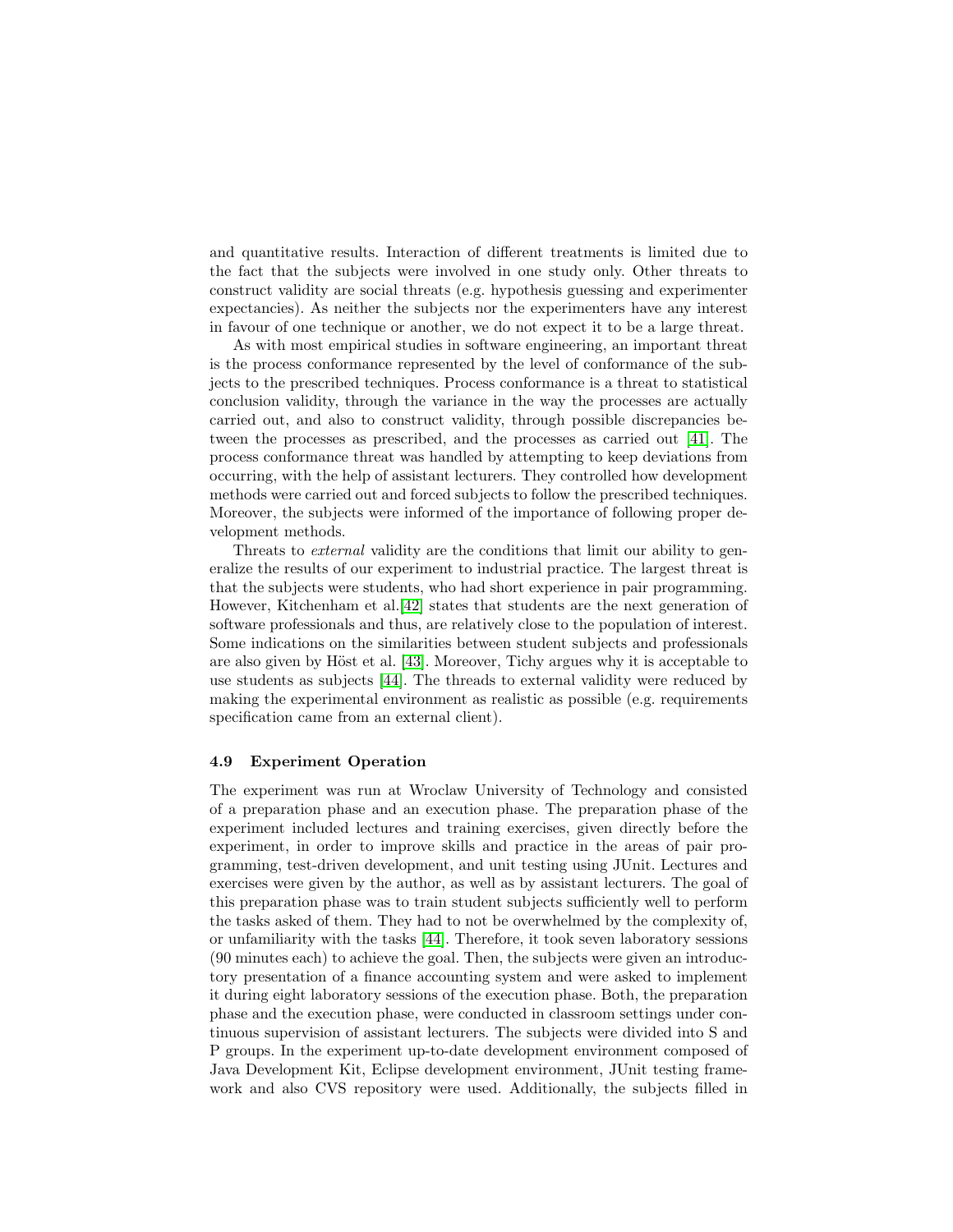pre-test and post-test questionnaires, to evaluate their experience and opinions, as well as to enable qualitative validation of the results. The subjects were not aware of the actual hypotheses stated. The data were collected automatically by tools such as Clover and Judy (tool developed at the Wroclaw University of Technology).

# 5 Analysis of the Experiment

The experiment data are analysed with descriptive analysis and statistical tests.

#### 5.1 Descriptive Statistics

Descriptive statistics of gathered measures are summarized in Table [4.](#page-9-0) Columns "Mean", "Std.Deviation", "Std.Error", "Max", "Median" and "Min" state for each measure and development method the mean value, standard deviation, standard error, maximum, median and minimum, respectively.

<span id="page-9-0"></span>**Table 4.** Descriptive statistics for branch coverage  $(BC)$  and mutation score indicator (MSI)

| Measure             |        |     | Development Mean Std.Deviation Std.Error Max Median Min |      |     |       |     |
|---------------------|--------|-----|---------------------------------------------------------|------|-----|-------|-----|
|                     | Method | M)  | (SD)                                                    | (SE) |     | (Mdn) |     |
| Branch Coverage S   |        | .38 | .22                                                     | .042 | .90 | .39   | .00 |
| (BC)                |        | .39 | .21                                                     | .036 | .83 | .32   | .09 |
| Mutation Score S    |        | .39 | .22                                                     | .042 | -72 | - 43  | .04 |
| Indicator $(MSI)$ P |        | .47 | .29                                                     | .049 | .98 | .44   | .09 |

The first impression is that developers working in pairs (denoted as P), and developers working solo (S) performed similarly. However, it appears that pair programming seems to have some positive impact on mutation score indicator, as there is over  $20\%$  increase in the mean value of  $MSI$  (.47 vs. .39). This difference is supported by differences in minimum and maximum values of MSI but not the median. However, it is worthwhile to mention that the mean is resistant to sampling variation, whilst the median is more likely to differ across samples. This is important, as we want to infer something about the entire population. The accuracy of the mean as a model of the data can be assessed by the standard deviation which, unfortunately, is rather large (compared to the mean). The standard deviation, as well as boxplots in Figures [1](#page-10-0) and [2](#page-10-1) tell us more about the shape of the distribution of the results.

Summarizing descriptive statistics in correct APA (American Psychological Association) format [\[45\]](#page-14-14), we can conclude that pairs achieved slightly higher mutation score indicator ( $M = .47$ ,  $SD = .29$ ) than solo programmers ( $M =$ .39,  $SD = .22$ ), whilst branch coverage for pairs  $(M = .39, SD = .21)$  was similar to solo programmers  $(M = .38, SD = .22)$ . It is worth noting that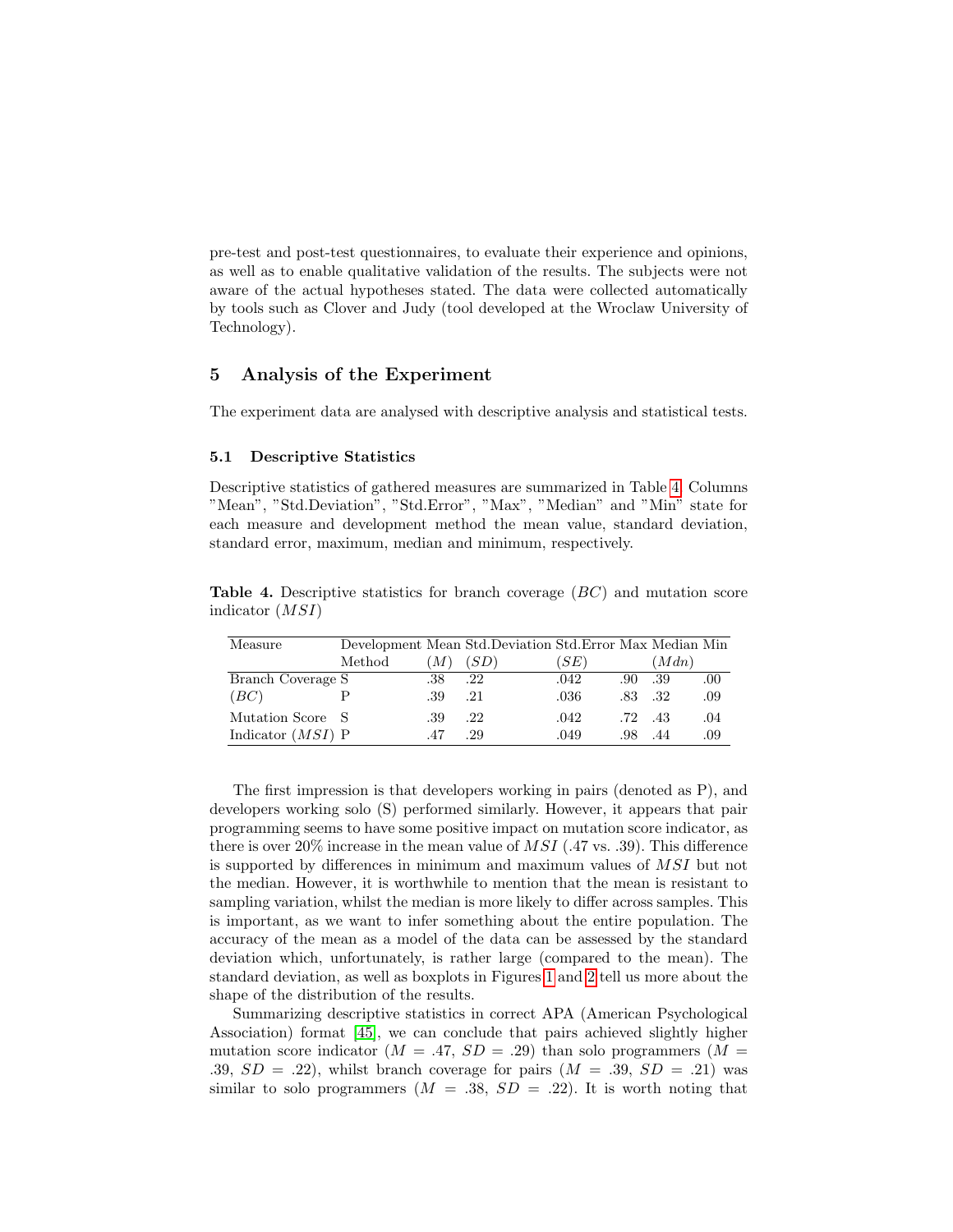

<span id="page-10-0"></span>Fig. 1. Branch Coverage Boxplots

<span id="page-10-1"></span>Fig. 2. Mutation Score Indicator Boxplots

mutation analysis required about 30000 mutants to be created for 63 projects. To answer the question whether the impact of pair programming on mutation score indicator and branch coverage is significant, or not, statistical tests must be performed.

## 5.2 Hypotheses Testing

We start from exploratory analyses on the collected data to check whether they follow the assumptions of the parametric tests (i.e. normal distribution, interval or ratio scale, homogeneity of variance). The first assumption of parametric tests is that our data have come from a population that has normal distribution. Objective tests of the distribution are Kolmogorov-Smirnov and Shapiro-Wilk tests. We find that the data are not normally distributed, see Table [5.](#page-10-2)

|                     | Development Kolmogorov-Smirnov <sup>1</sup> |      |    |                                                             |      |    | Shapiro-Wilk |
|---------------------|---------------------------------------------|------|----|-------------------------------------------------------------|------|----|--------------|
|                     | Method                                      |      |    | Statistic $df^2$ Significance Statistic $df^2$ Significance |      |    |              |
| Branch Coverage S   |                                             | .121 |    | $28 \quad .200^3$                                           | .964 | 28 | .423         |
| (BC)                |                                             | .147 | 35 | .053                                                        | .936 | 35 | .043         |
| Mutation Score S    |                                             | .113 | 28 | $-200^3$                                                    | .933 | 28 | .072         |
| Indicator $(MSI)$ P |                                             | .125 | 35 | .179                                                        | .922 | 35 | .016         |

<span id="page-10-2"></span>Table 5. Tests of Normality

<sup>1</sup> Lilliefors Significance Correction.

<sup>2</sup> Degrees of freedom.

<sup>3</sup> This is a lower bound of the true significance.

For the branch coverage data the distribution for pairs appears to be nonnormal  $(p < .05)$ , whereas that for solos is normal according to the Shapiro-Wilk test. It is worth noting that the Shapiro-Wilk test yields exact significance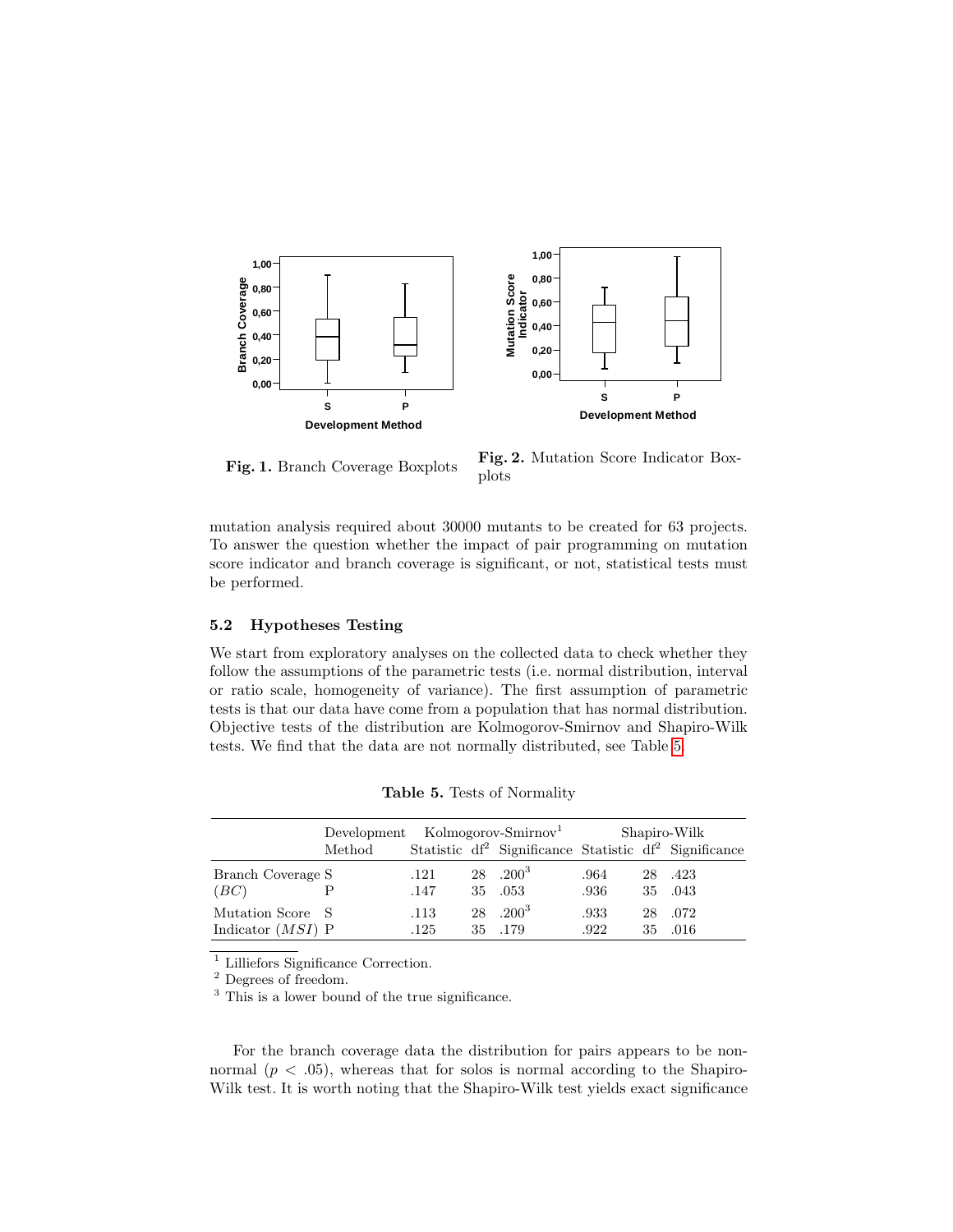values and is thus more accurate (though less widely used) than the Kolmogorov-Smirnov test. For the mutation score indicator data results are similar. The Shapiro-Wilk test is in fact significant for pairs but not for solos. This finding alerts us to the fact that a non-parametric test should be used. Therefore the hypotheses from section [4.4](#page-6-0) are evaluated using the Mann-Whitney one way analysis of variance by ranks. The Mann-Whitney non-parametric tests are used for testing differences between the two experimental groups (S and P), when different subjects are used in each group.

<span id="page-11-0"></span>

|                        | Branch Coverage | Mutation Score    |
|------------------------|-----------------|-------------------|
|                        | (BC)            | Indicator $(MSI)$ |
| Mann-Whitney U         | 471.500         | 423.000           |
| Wilcoxon W             | 877.500         | 829.000           |
| Z                      | $-.256$         | $-.927$           |
| Asymp. Sig. (1-tailed) | .399            | .177              |

Table 6. Mann-Whitney Test Statistics (grouping variable: Development Method)

Table [6](#page-11-0) shows test statistics and significances. It appeared that branch coverage was not significantly affected by pair programming approach (the Mann-Whitney test statistics:  $U = 471.5$ , non-significant,  $z = -.26$ ). Mutation score indicator was not significantly affected by pair programming approach (the Mann-Whitney test statistics:  $U = 423.0$ , non-significant,  $z = -.93$ ), either. An effect size  $(r = \frac{Z}{\sqrt{2}})$  $\frac{Z}{N}$  where Z is the z-score in Table [6,](#page-11-0) and N is the size of the study i.e. 63) is an objective and standardized measure of the magnitude of observed effect. The effect size is extremely small for branch coverage  $(r = -.03)$  and a bit higher, but still rather small, for mutation score indicator  $(r = -0.12)$ . The later result may suggest the need for further experimentation.

Why did not pair programming result in a significant increase of testing thoroughness or fault-finding effectiveness, measured by branch coverage and mutation score indicator, respectively? The plausible explanation is that when software project is not big enough, and the requirements are decomposed into small features (user stories), the impact of pair programming practice on branch coverage and mutation score indicator may be insignificant, because development skill may, to a certain extent, compensate for the lack of a second pair of eyes.

Another possible explanation is that when the scope of the project is limited, the impact of pair programming practice on branch coverage and mutation score indicator may be insignificant, because of the limited number of tests.

# 6 Summary and Conclusions

The unique aspect of an experiment conducted at Wroclaw University of Technology was that it included the first ever assessment of the impact of pair programming on thoroughness and fault-finding effectiveness of unit tests. Branch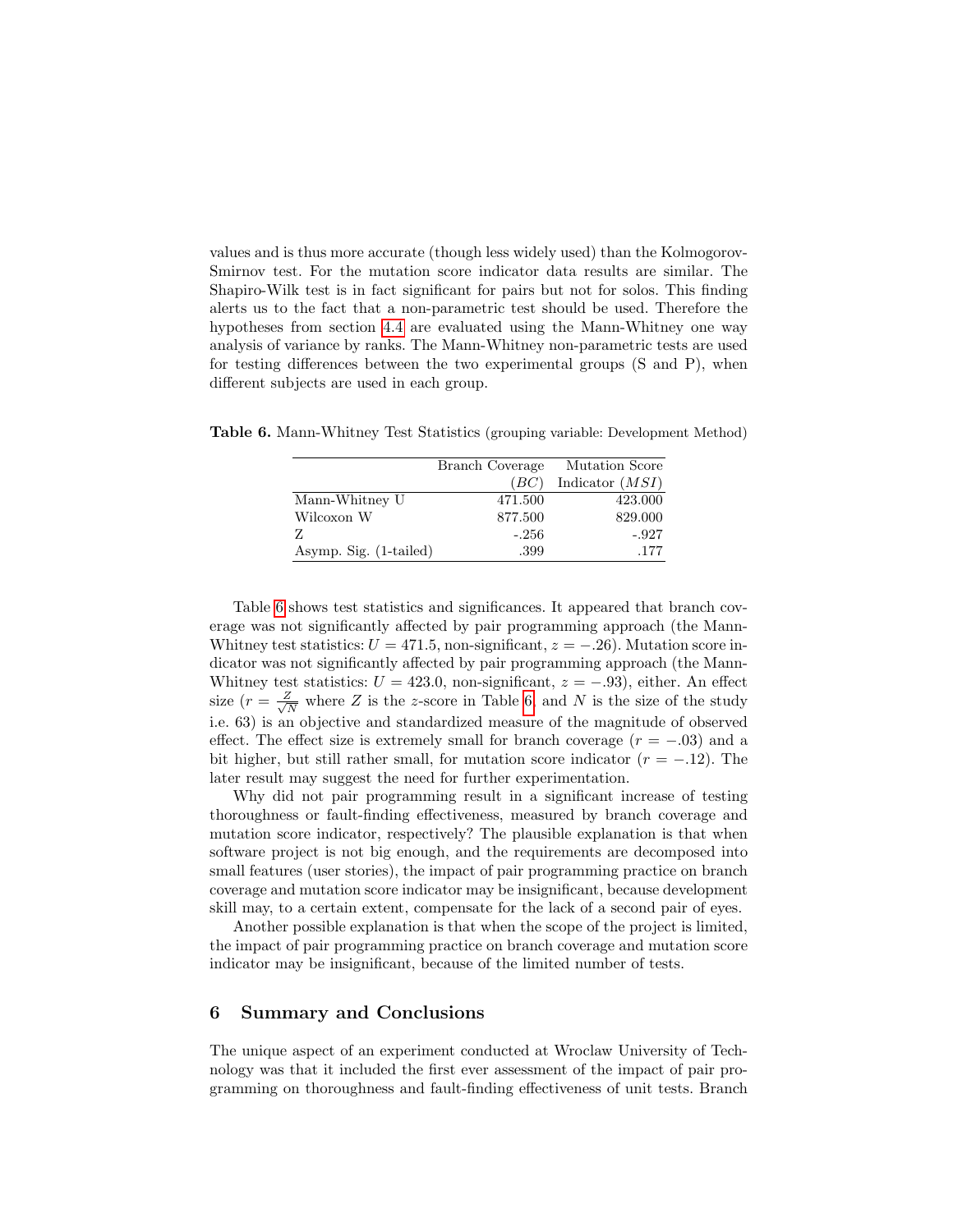coverage and mutation score indicator were examined to find how thoroughly tests exercise programs, and how effective they are, respectively. It appeared that the pair programming practice used by the subjects, instead of solo programming, did not significantly affect branch coverage  $(U = 471.5, \text{ non-significant},$  $r = -.03$ , or mutation score indicator ( $U = 423.0$ , non-significant,  $r = -.12$ ). It means that the impact of pair programming on thoroughness and fault-finding effectiveness of unit test suites was not confirmed. The validity of the results must be considered within the context of the limitations discussed in the validity evaluation section. The study can benefit from several improvements before replication is attempted. The most significant one is conducting a larger project, while securing a sample of large enough size to guarantee a high-power design. Further experimentation in other contexts (e.g. in industry, on larger projects) is needed to establish evidence-based recommendations for the impact of pair programming practice on thoroughness and effectiveness of test suites.

## 7 Acknowledgements

The author expresses his gratitude to the students and lecturers participating in the experiment, the members of the e-Informatyka team and Norbert Radyk for their help in preparing the measurement infrastructure and collecting data. This work has been financially supported by the Ministry of Science and Higher Education, as a research grant 3 T11C 061 30 (years 2006-2007).

# References

- <span id="page-12-0"></span>1. Williams, L., Kessler, R.: Pair Programming Illuminated. Addison-Wesley (2002)
- <span id="page-12-1"></span>2. Beck, K., Andres, C.: Extreme Programming Explained: Embrace Change. 2nd edn. Addison-Wesley (2004)
- <span id="page-12-2"></span>3. Williams, L., Kessler, R.R., Cunningham, W., Jeffries, R.: Strengthening the Case for Pair Programming. IEEE Software 17(4) (2000) 19–25
- <span id="page-12-3"></span>4. Williams, L.A., Kessler, R.R.: All I really need to know about pair programming I learned in kindergarten. Communications of the ACM 43(5) (2000) 108–114
- <span id="page-12-4"></span>5. Arisholm, E., Gallis, H., Dybå, T., Sjøberg, D.I.K.: Evaluating Pair Programming with Respect to System Complexity and Programmer Expertise. IEEE Transactions on Software Engineering 33(2) (2007) 65–86
- <span id="page-12-5"></span>6. Beck, K.: Test Driven Development: By Example. Addison-Wesley (2002)
- <span id="page-12-6"></span>7. Kobayashi, O., Kawabata, M., Sakai, M., Parkinson, E.: Analysis of the Interaction between Practices for Introducing XP Effectively. In: ICSE '06: Proceeding of the 28th International Conference on Software Engineering, New York, NY, USA, ACM Press (2006) 544–550
- <span id="page-12-7"></span>8. Marick, B.: How to Misuse Code Coverage. In: Proceedings of the 16th International Conference on Testing Computer Software. (1999) http://www.testing.com/writings/coverage.pdf.
- <span id="page-12-8"></span>9. Kaner, C.: Software Negligence and Testing Coverage. In: STAR 96: Proceedings the 5th International Conference, Software Testing, Analysis and Review. (1996) 299–327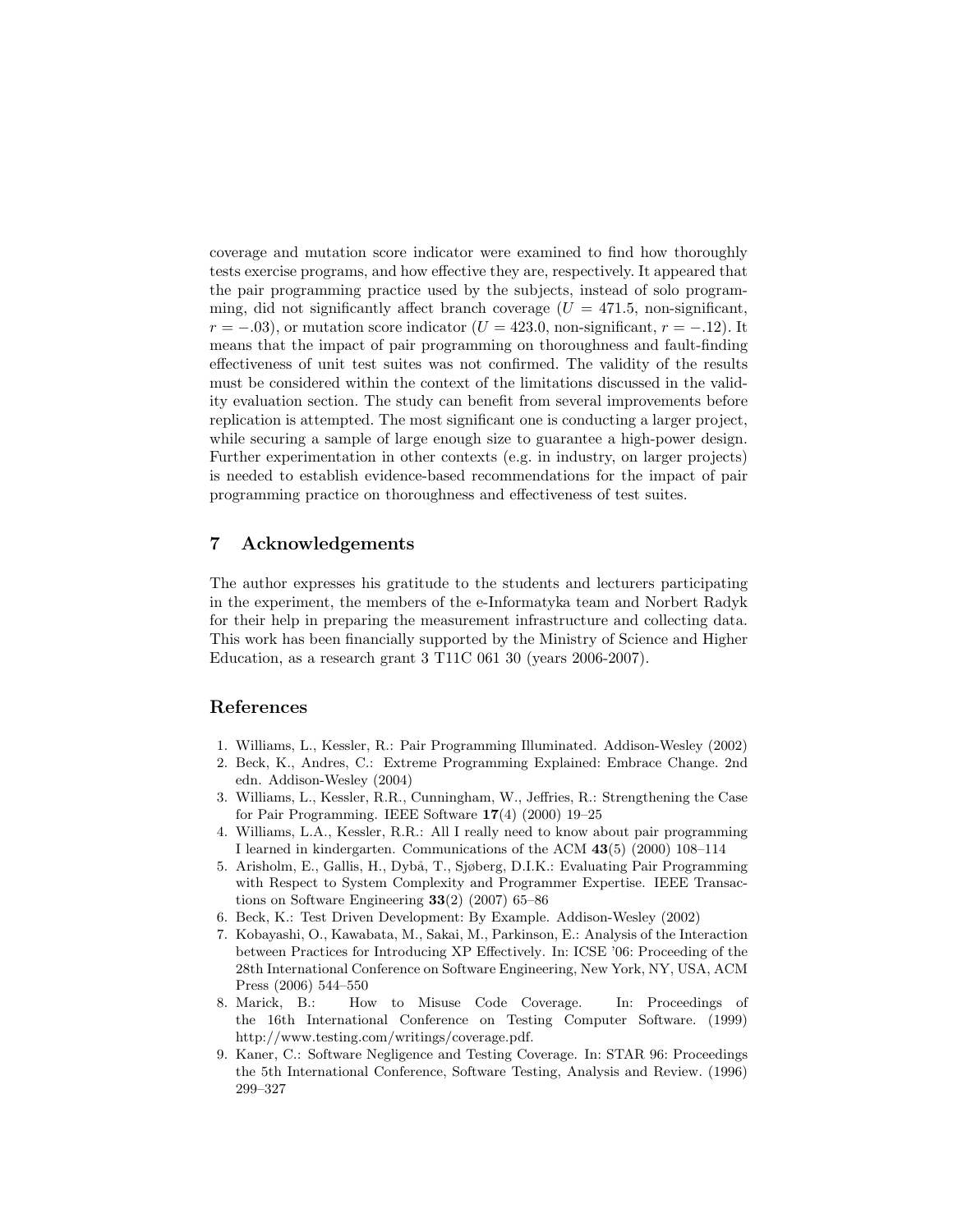- <span id="page-13-0"></span>10. Cai, X., Lyu, M.R.: The Effect of Code Coverage on Fault Detection under Different Testing Profiles. SIGSOFT Softw. Eng. Notes 30(4) (2005) 1–7
- <span id="page-13-1"></span>11. Cornett, S.: Code Coverage Analysis (Retrieved 2006) http://www.bullseye.com/coverage.html.
- <span id="page-13-2"></span>12. DeMillo, R.A., Lipton, R.J., Sayward, F.G.: Hints on Test Data Selection: Help for the Practicing Programmer. IEEE Computer 11(4) (1978) 34–41
- <span id="page-13-3"></span>13. Hamlet, R.G.: Testing Programs with the Aid of a Compiler. IEEE Transactions on Software Engineering 3(4) (1977) 279–290
- <span id="page-13-4"></span>14. Offutt, A.J., Untch, R.H.: Mutation 2000: Uniting the Orthogonal. In: Mutation testing for the new century. Kluwer Academic Publishers, Norwell, MA, USA (2001) 34–44
- <span id="page-13-5"></span>15. Zhu, H., Hall, P.A.V., May, J.H.R.: Software Unit Test Coverage and Adequacy. ACM Computing Surveys 29(4) (1997) 366–427
- <span id="page-13-6"></span>16. Walsh, P.J.: A Measure of Test Case Completeness. PhD thesis, Univ. New York (1985)
- <span id="page-13-7"></span>17. Frankl, P.G., Weiss, S.N., Hu, C.: All-Uses vs Mutation Testing: An Experimental Comparison of Effectiveness. Journal of Systems and Software 38(3) (1997) 235– 253
- <span id="page-13-8"></span>18. Offutt, A.J., Pan, J., Tewary, K., Zhang, T.: An Experimental Evaluation of Data Flow and Mutation Testing. Software Practice and Experience  $26(2)$  (1996) 165– 176
- <span id="page-13-9"></span>19. Venners, B.: Test-Driven Development. A Conversation with Martin Fowler, Part V (Retrieved 2007) http://www.artima.com/intv/testdrivenP.html.
- <span id="page-13-10"></span>20. Moore, I.: Jester a JUnit test tester. In Marchesi, M., Succi, G., eds.: XP 2001: Proceedings of the 2nd International Conference on Extreme Programming and Flexible Processes in Software Engineering. (2001) 84–87
- <span id="page-13-11"></span>21. Gamma, E., Beck, K.: JUnit Project Home Page (Retrieved 2006) http://www.junit.org/.
- <span id="page-13-12"></span>22. Offutt, J., Ma, Y.S., Kwon, Y.R.: An Experimental Mutation System for Java. SIGSOFT Software Engineering Notes 29(5) (2004) 1–4
- <span id="page-13-13"></span>23. Ma, Y.S., Offutt, J., Kwon, Y.R.: MuJava: A Mutation System for Java. In: ICSE '06: Proceeding of the 28th International Conference on Software Engineering, New York, NY, USA, ACM Press (2006) 827–830
- <span id="page-13-14"></span>24. Chevalley, P., Thévenod-Fosse, P.: A mutation analysis tool for Java programs. International Journal on Software Tools for Technology Transfer (STTT) 5(1) (2003) 90–103
- <span id="page-13-15"></span>25. Madeyski, L., Radyk, N.: Judy mutation testing tool project (Retrieved 2007) http://www.e-informatyka.pl/sens/Wiki.jsp?page=Projects.Judy.
- <span id="page-13-16"></span>26. Offutt, A.J., Lee, A., Rothermel, G., Untch, R.H., Zapf, C.: An Experimental Determination of Sufficient Mutant Operators. ACM Transactions on Software Engineering and Methodology 5(2) (1996) 99–118
- <span id="page-13-17"></span>27. Ammann, P., Offutt, J.: Introduction to Software Testing. (2008) In progress.
- <span id="page-13-18"></span>28. Ma, Y.S., Harrold, M.J., Kwon, Y.R.: Evaluation of Mutation Testing for Object-Oriented Programs. In: ICSE '06: Proceeding of the 28th International Conference on Software Engineering, New York, NY, USA, ACM Press (2006) 869–872
- <span id="page-13-19"></span>29. Nosek, J.T.: The Case for Collaborative Programming. Communications of the ACM 41(3) (1998) 105–108
- <span id="page-13-20"></span>30. Nawrocki, J.R., Wojciechowski, A.: Experimental Evaluation of Pair Programming. In: ESCOM '01: European Software Control and Metrics. (2001) 269–276